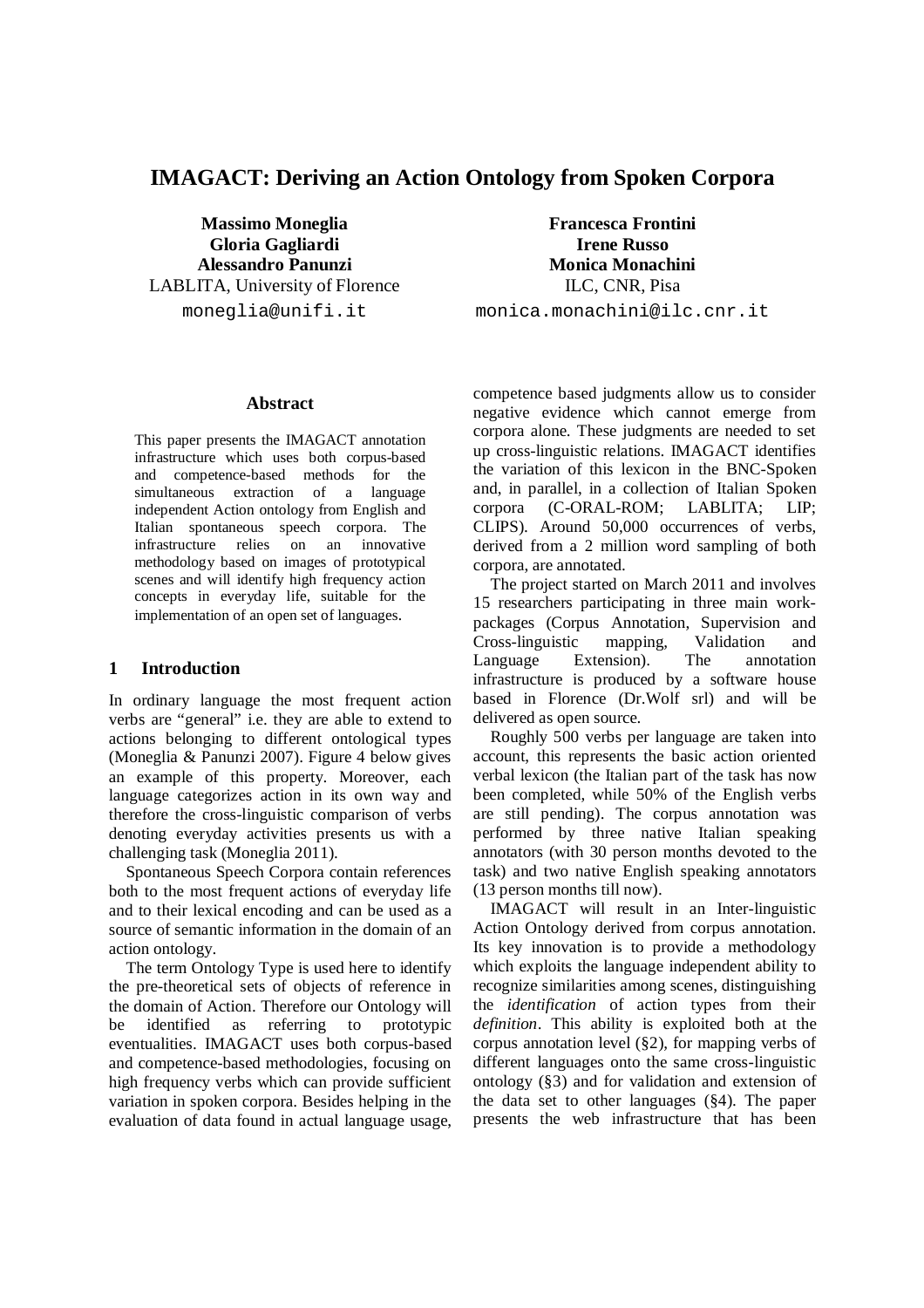developed to this end and the annotation methodology (www.imagact.it/imagact/).

## **2 Corpus Annotation**

The annotation procedure is structured into two main steps: "Standardization & Clustering of<br>Occurrences" and "Types Annotation & Occurrences" and "Types Annotation & Assessment", accomplished by annotators with the assistance of a supervisor. The first task is to examine and interpret verb occurrences in the oral context, which is frequently fragmented and may not provide enough semantic evidence for an immediate interpretation. To this end the infrastructure allows the annotator to read the larger context of the verbal occurrence in order to grasp the meaning (Figure 1 presents one of over 564 occurrences of *to turn* in the corpus). The annotator represents the referred action with a simple sentence in a standard form for easy processing. This sentence must be positively formed, in the third person, present tense, active voice and must fill the essential argument positions of the verb (possible specifiers that are useful in grasping the meaning are placed in square brackets). Basic level expressions (Rosch 1978)

This task is accomplished through a synthetic judgement which exploits the annotator's semantic competence (Cresswell 1978) and is given in conjunction with Wittgenstein's hypothesis on how word extensions can be learned (Wittgenstein 1953). The occurrence is judged PRIMARY according to two main operational criteria: a) it refers to a physical action; b) it can be presented to somebody who does not know the meaning of the verb V, by asserting that "the referred action and similar events are what we intend with V". The occurrence is judged MARKED otherwise, as with "John turns the idea into a character", as shown in Figure 1 above. We have strong evidence regarding the inter-annotator agreement on this task which may require cross-verification in a few occasions of uncertainty (over 90% in our internal evaluation, based on the performance of two native English and Italian speaking expert annotators).

Only occurrences assigned to the PRIMARY variation class (216 over 564 in this case) make up the set of Action Types stored in the ontology. To this end they must be clustered into *families* which constitute the productive variation of the verb

| Occurrence                                                                                                                                                                                                                                                                                                                                                                                                                                                                                                   |  |
|--------------------------------------------------------------------------------------------------------------------------------------------------------------------------------------------------------------------------------------------------------------------------------------------------------------------------------------------------------------------------------------------------------------------------------------------------------------------------------------------------------------|--|
| undergoing tremendous suffering and seem very desperate about the situation and I did n't<br>just see that in in the picture of Van Gogh but I could see that in the sun flower so as as a<br>writer its images like that that I would look for and open up turn into characters or a way of<br>portraying a particular mood erm the next one were doing very well Its exhausting I suppose<br>this is erm a caricature a self portrait this little I in fact I was really actually hilarious as I felt that |  |
|                                                                                                                                                                                                                                                                                                                                                                                                                                                                                                              |  |
|                                                                                                                                                                                                                                                                                                                                                                                                                                                                                                              |  |
| John turns the idea into a character                                                                                                                                                                                                                                                                                                                                                                                                                                                                         |  |
| O PRIMARY @ MARKED O SUPPORT O SUBLEMMA                                                                                                                                                                                                                                                                                                                                                                                                                                                                      |  |
| Standardization<br><b>Notes</b>                                                                                                                                                                                                                                                                                                                                                                                                                                                                              |  |

Figure 1. Verb occurrence and Standardization box

are preferred or otherwise a proper name, and word order in sentences must be linear, with no embedding and/or distance relationship.

Crucially, along with the standardization, the annotator assigns the occurrence to a "variation class" thus determining whether or not it conveys the verb's meaning. This is what we mean by a PRIMARY occurrence.

predicate. The workflow thus requires the examination of the full set of standardized primary occurrences recorded in the corpus, whose meaning is now clear.

The infrastructure is designed to allow the annotator to create types ensuring both cognitive similarity among their events and pragmatic differences between them. The overall criterion for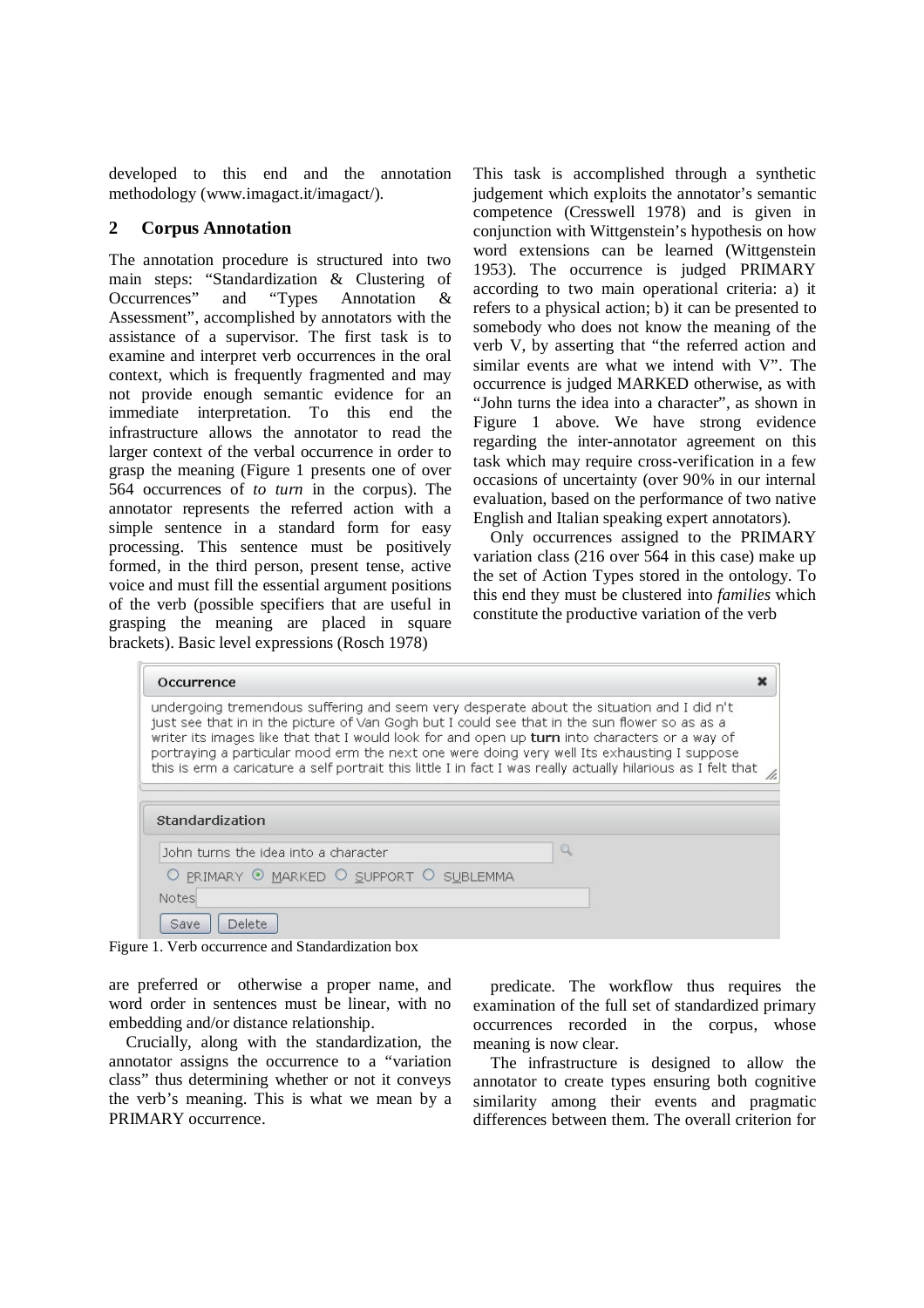type creation is to keep granularity to its minimal level, assigning instances to the same type as long as they fit with one "best example". Clustered sentences should be similar as regards:

- The possibility to extend the occurrence by way of similarity with the virtual image provided by the best example (Cognitive Constraint);
- "Equivalent verbs applied in their proper meaning" i.e. the synset (Fellbaum 1998) (Linguistic Constraints);
- Involved Action schema.

Among the occurrences the annotator chooses the most representative as *best examples* of the recorded variation, creates types headed by one (or more) *best example(s)*, and assigns each individual standardization to a type by dragging and dropping. For instance, standardized occurrences

The assigned instances can be shown by type and best example according to the annotator's needs (e.g. Type 3 and Type 5 in the figure). The infrastructure also provides functionality for making easy revisions to hypotheses (show instances not yet assigned, show all instances, verification of Marked variation, editing/merging/splitting types etc.).

The approach underlying the annotation strategy does not require *a priori* any inter-annotator agreement in this core task, which is strongly underdetermined, and rather relies on a supervised process of revision.

Once all occurrences have been processed, the negotiation with a supervisor leads to a consensus on the minimal granularity of the action types extended by the verb in its corpus occurrences. The verification criteria are practical: the supervisor

| Type: 1                                                                         | Show all                                 | Show primary not assigned to type |                          |  |  |
|---------------------------------------------------------------------------------|------------------------------------------|-----------------------------------|--------------------------|--|--|
| BE1 John turns the paper over<br>BE2 The ship turns over                        | Show not primary                         | Show sublemma                     | Jump to last modified    |  |  |
| Type: 2<br>BE1 John turns the handle clockwise                                  | First Prev. Page:                        | $1 \vee 75$ Next Last             |                          |  |  |
| Type: 3                                                                         | Left Context<br>Verb                     | Right Context                     | Deleted<br><b>Status</b> |  |  |
| <b>BE1 John turns left</b><br>BE2 John turns left by the pub                    | John turns right                         |                                   | Type 3.1<br>Type 3.1     |  |  |
| <b>BE3 John turns</b>                                                           | John turns left                          |                                   |                          |  |  |
| BE4 John turns the car left at the<br>church<br>BE5 John turns off for the city | John turns right                         |                                   | Type 3.1                 |  |  |
| Type: 4                                                                         | John turns eastbound                     |                                   | Type 3.1                 |  |  |
| <b>BE1 John turns the chair around</b>                                          | The boat turns around                    |                                   | Type 3.1                 |  |  |
| BE2 The muscles turn the shoulder<br>blade<br><b>BE3 The table turns around</b> | John turns around                        |                                   | Type 3.1                 |  |  |
| Type: 5                                                                         | Left Context<br>Verb.                    | Right Context                     | Deleted<br><b>Status</b> |  |  |
| <b>BE1 John turns the mixture</b>                                               | John turns the soup                      | Type 5.1                          |                          |  |  |
| Type: 6<br>BE1 John turns his collar up                                         | John turns the stew                      | Type 5.1                          |                          |  |  |
| Type: 7                                                                         | John turns the mixture                   |                                   | Type 5.1                 |  |  |
| <b>BE1 John turns the mangle</b><br><b>BF2</b> The shaft turns the wheel        | All Equivalent Verbs used for Verb: turn |                                   |                          |  |  |
| Type: 8                                                                         |                                          |                                   |                          |  |  |
| <b>BE1 John turns to his friend</b><br>BE2 John turns his elbow around          | to direct                                | to spin<br>Type 3                 | Type 2                   |  |  |
| <b>BE3 John's head turns left</b><br><b>BE4 John turns</b>                      | to flip                                  | to spin<br>Type 1                 | Type 7                   |  |  |
| Type: 9                                                                         | to fold                                  | to spin<br>Type 6                 | Type 9                   |  |  |
| <b>BE1 John turns the wheel</b>                                                 | to orientate oneself                     | to stir<br>Type 8                 | Type 5                   |  |  |
| BE2 The earth turns around                                                      | to rotate                                | to twist<br>Type 4                | Type 8                   |  |  |

Figure 2 Clustering standardizations into types

of *to turn* are gathered into Type 3 and Type 5 in Figure 2 because all the occurrences can be respectively substituted by *to direct* and *to stir* and the body schema changes from movement into space to an activity on the object.

The infrastructure assists the annotator in the task by showing the types that have been created so far (on the left side) and the equivalent verbs used to differentiate them (at the bottom).

verifies that each type cannot be referred to as an instance of another without losing internal cohesion. The operational test checks if it is understandable that the native speaker is referring to the event in *a* by pointing to the prototype in *b*. The supervisor considers the pragmatic relevance of these judgments and keeps the granularity accordingly.

The relation to images of prototypical scenes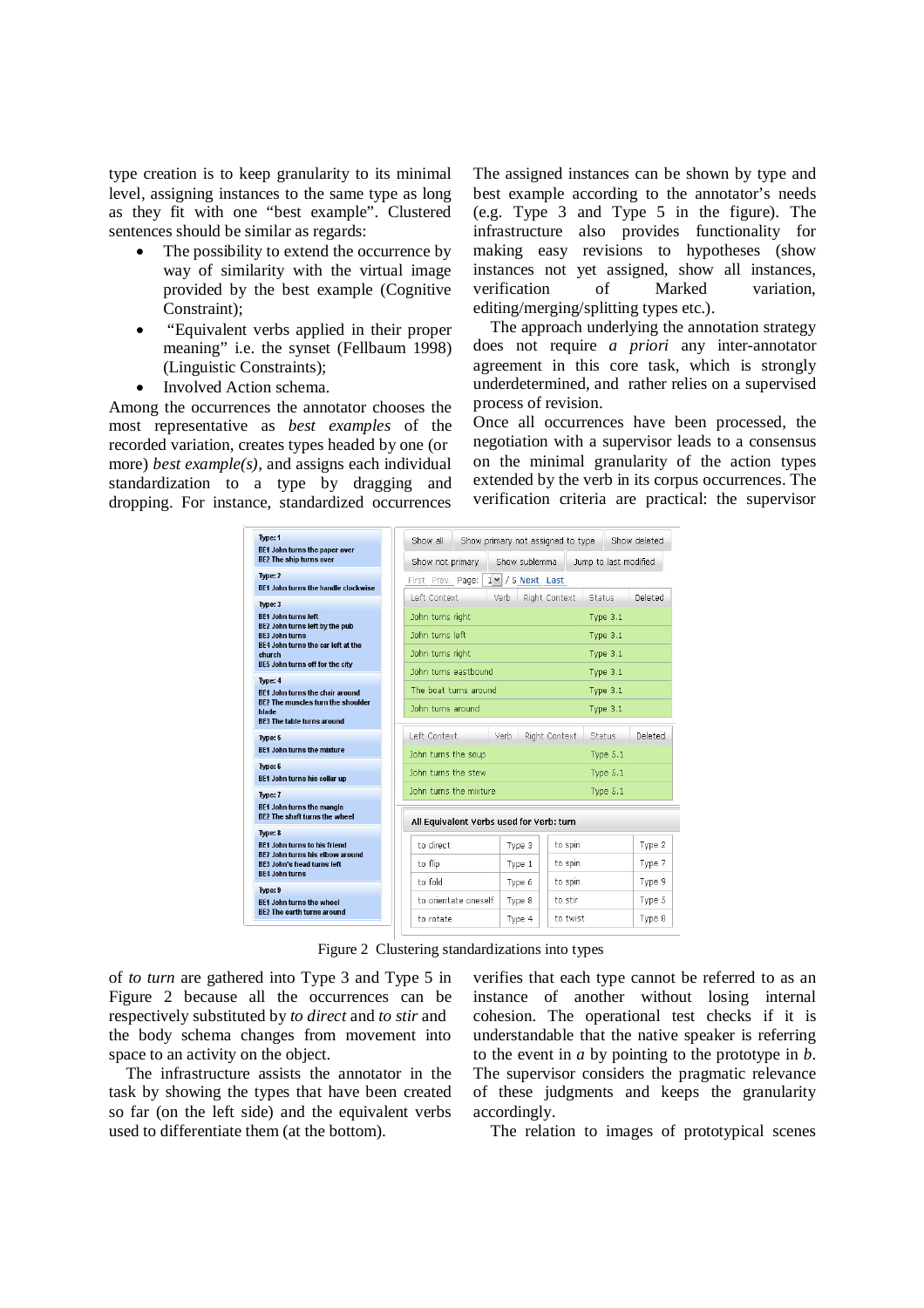provides a challenging question in restricting granularity to a minimal family resemblance set: "can you specify the action referred to by one type as *something like* the best example of another?" .

Granularity is kept when this is not reasonable.

Once types are verified the infrastructure presents the annotator with the "Types Annotation & Assessment" interface. Conversely, in this task the annotator assesses that all instances gathered within each type can indeed be extensions of its best example(s), thus validating its consistency. Those that aren't are assigned to other types.

The assessment runs in parallel with the annotation of the main linguistic features of a type. More best examples can be added in order to represent all thematic structures of the verb which can satisfy that interpretation. As shown in Figure 3 the thematic grid must be filled, by writing each argument in a separate cell and selecting a rolelabel from the adjacent combo-box. The tag-set for thematic role annotation is constituted by a restricted set of labels derived from current practices in computational lexicons. We are using Palmer's Tagset in  $VerbNet<sup>1</sup>$  with adaptations.

Each best example is also annotated with an aspectual class which is assigned by means of the Imperfective Paradox Test (Dowty, 1979). Aspect can assume three values: event, process or state.

Sentences that are judged peripheral instances of the type can be marked, thus identifying fuzziness in pragmatic boundaries. The annotation procedure ends when all proper occurrences of a verb have been assessed. The annotator produces a "script" for each type and delivers the verb annotation to the supervisor for cross-linguistic mapping.

### **3 Cross-linguistic mapping**

Working with data coming from more than one language corpus, IMAGACT must produce a language independent type inventory. For instance, in the case of *to turn* Action types must be consistent with those extended by the Italian verb *girare*, which could be roughly equivalent. Therefore the supervisor will face two lists of types independently derived from corpora annotation. In this scenario, the setting of cross-linguistic relations between verbal entries relies on the identification of a strict similarity between the Types that have been identified (and not through the active writing of a definition). The task is to map similar types onto one prototypical scene that they can be an instance of.

Each prototypical scene is filmed at LABLITA and corresponds to the scripting of one of the best examples selected among all the corpus occurrences which instantiate one Type.

This procedure does not require that the verbs matching onto the same prototypical scene have the same meaning. Two words having different intensions (both within and across languages) may indeed refer to the same action type. The crosslinguistic relation is established accordingly.

Figure 4 roughly sketches the main types derived from the annotation of *to turn* and *girare* and their mapping onto scenes. The supervisor should recognize for instance, that T6 of *girare* and T1 of *to turn* are instances of the same prototype. He will produce one scene accordingly.

The cross-linguistic mapping allows us to predict relevant information which does not emerge from simple corpus annotation. For instance T2 of *girare* never occurs in the English

| <b>Action Types</b><br>益                                                                                  | Type 5                                                            |                                                                                                          |                         |                         |            |                                |  |
|-----------------------------------------------------------------------------------------------------------|-------------------------------------------------------------------|----------------------------------------------------------------------------------------------------------|-------------------------|-------------------------|------------|--------------------------------|--|
| <b>Type: 1.</b><br>BE1 John turns the paper over                                                          | Modify script                                                     | Delete script                                                                                            | Delete this type        |                         |            | Add Best Example for this type |  |
| to flip                                                                                                   | <b>Script</b>                                                     |                                                                                                          |                         |                         |            |                                |  |
| BE2 The ship turns over<br>to flip                                                                        | Actor stirs liquid in a pot                                       |                                                                                                          |                         |                         |            |                                |  |
| <b>Type: 2 -</b>                                                                                          |                                                                   | #1 Camera looks at pot containing soup / some mixture. Wooden spoon stirs the soup in a circular motion. |                         |                         |            |                                |  |
| <b>BF1 John turns the handle clockwise</b><br>to spin                                                     | 1 John turns the mixture                                          |                                                                                                          |                         |                         |            |                                |  |
| Type: $3 -$                                                                                               |                                                                   |                                                                                                          |                         |                         |            | 云云                             |  |
| <b>BE1 John turns left</b>                                                                                | <b>Thematic grid</b>                                              |                                                                                                          | <b>Equivalent verbs</b> | <b>Process</b>          |            |                                |  |
| to direct<br>BE2 John turns left by the pub                                                               | <b>VERB</b><br><b>AGENT</b>                                       | <b>THEME</b>                                                                                             | to stir                 |                         |            |                                |  |
| to direct<br><b>BE3 John turns</b><br>to direct                                                           | John<br>turns                                                     | the mixture                                                                                              |                         |                         |            |                                |  |
| BE4 John turns the car left at the<br>church<br>to direct<br>BE5 John turns off for the city<br>to direct | Edit Best Example<br>Create new Occurrence<br>Delete Best Example |                                                                                                          |                         |                         |            |                                |  |
| Type: 4 -<br>BE1 John turns the chair around                                                              | Standardized Occurrences                                          |                                                                                                          |                         |                         |            | Hide validated                 |  |
| to rotate<br>BE2 The muscles turn the shoulder                                                            | Rows per page: 10 v                                               |                                                                                                          |                         |                         |            |                                |  |
| blade<br>to rotate                                                                                        | Type - BE                                                         | <b>Standardization</b>                                                                                   | Valid.                  | Move to                 | Peripheral | <b>Actions</b>                 |  |
| <b>BF3 The table turns around</b><br>to rotate                                                            | $T: 5 - BE: 1$<br>$\mathbf{v}$                                    | <b>Uchniae</b> [turns]vE [the mixture]тн                                                                 | $\blacktriangledown$    | PRIMARY<br>$\mathbf v$  | П          | QVX的单目                         |  |
|                                                                                                           | $\sim$<br>$T: 5 - BE: 1$                                          | Uchnjae [turns]ve [the soup]TH                                                                           | $\overline{\mathbf{v}}$ | $\checkmark$<br>PRIMARY | П          | QVX的重图                         |  |
| Type: $5 -$                                                                                               |                                                                   |                                                                                                          |                         |                         |            |                                |  |

Figure 3 Types Annotation and Assessment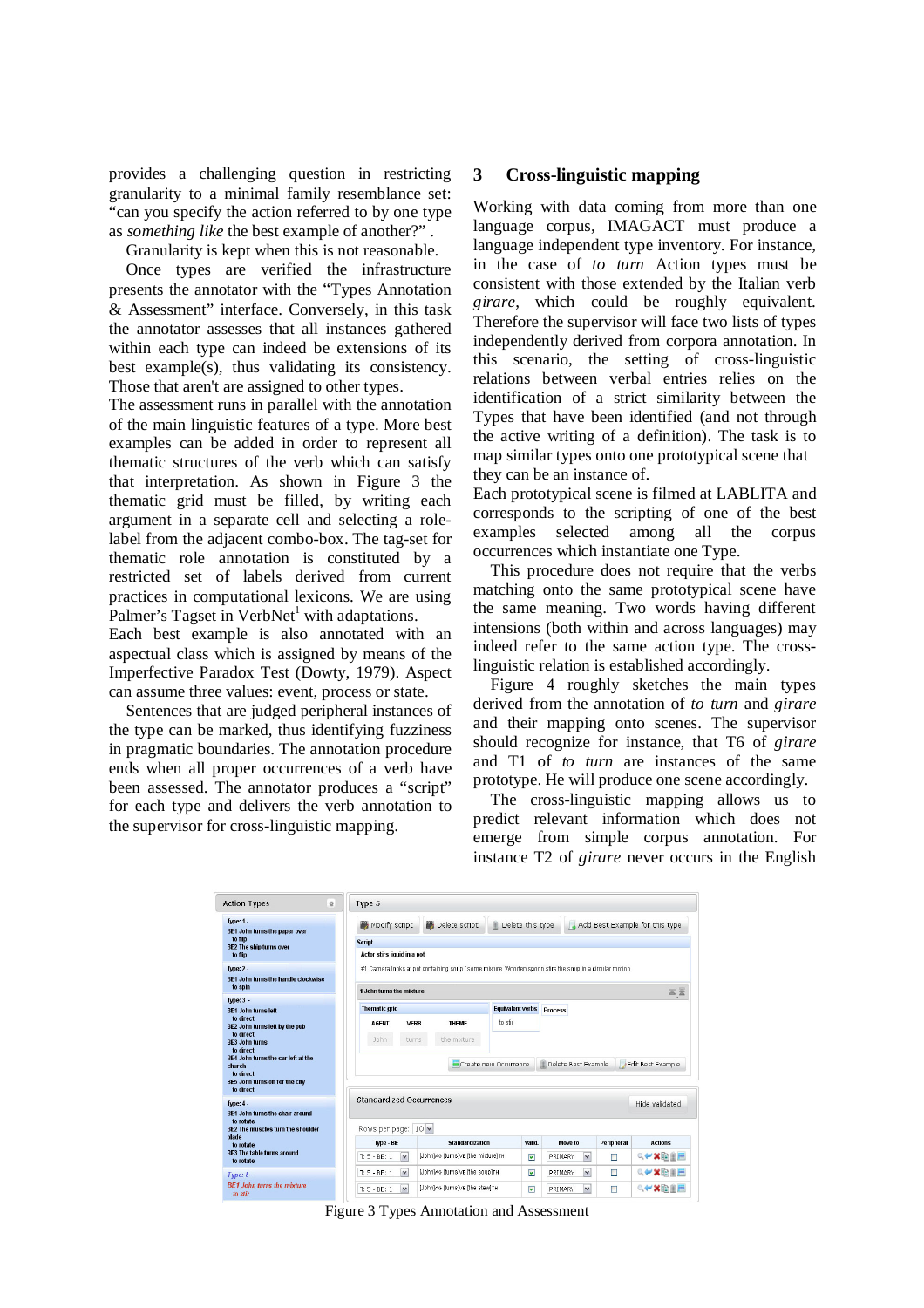corpus, but native English speakers can recognize from the scene corresponding to T2 that this is also a possible extension of *to turn*. The mapping of the verb onto that type will therefore be established, providing competence based information.

On the contrary, T3 of *girare* and T6 of *to turn* never occur in the English and Italian corpora, however informants recognize that T3 of *girare* cannot be extended by *to turn* (*revolve* is applied) while T6 of *to turn* cannot be extended by *girare* (*alzare* is applied).



Figure 4. Mapping Action types onto Scenes In other words the infrastructure and the methodology embodied in it allow the

identification of the pragmatic universe of action and of how different languages parse it. This result is obtained in a Wittgenstein-like scenario without the comparison of definitions. The use of prototypical images bypasses this complex

problem and permits the identification of the focal pragmatic variation of general verbs and their differentials in different languages.

The link of these scenes to the *sysnets* recorded in WordNet is also carried out when a proper *synset* is available (Moneglia et al. 2012).

Corpora, annotation, lexical variation and crosslinguistic equivalences recorded in each prototypical scene are stored in a database accessed via the web. No annotation format has been so far defined but several current standards in annotation could be relevant here. For the linking between an offset in the corpus and a standardized instance the ISO stand-off annotation format LAF-GrAF could be used. As for the annotation of each standardized instance with syntactic and semantic information (i.e. thematic roles) the ISO MAF and the SemAF could be applicable. Generally speaking, in the framework of the ISO working groups, the IMAGACT annotation procedure as a could be discussed as a possible new work item.

# **4 Validation and Extension**

The direct representation of actions through scenes that can be interpreted independently of language allows the mapping of lexicons from different languages onto the same cross-linguistic ontology. On the basis of this outcome it is possible to ask informants what verb(s) should be applied in his language to each scene and to the set of English and Italian sentences headed by that scene.

Crucially, the informant will verify whether or not the choice is correct for all arguments retrieved from the corpus and assigned to that type and in doing so will verify to which extent the pragmatic concepts stored in the ontology are productive i.e. they permit generalizations at a cross-linguistic level. A concept is valid for cross-linguistic reference to action if, independently of the language, the verb that is applied to the prototypical instance can be also applied to all sentences gathered in it.

The infrastructure organizes this work into two steps: a) alignment of the English and Italian sentences gathered within each entry and generation of a data set of parallel sentences; b) competence based extension (Spanish and Chinese Mandarin). All types in the ontology are checked and all English and Italian action verbs referring to a type will find the appropriate correspondence in